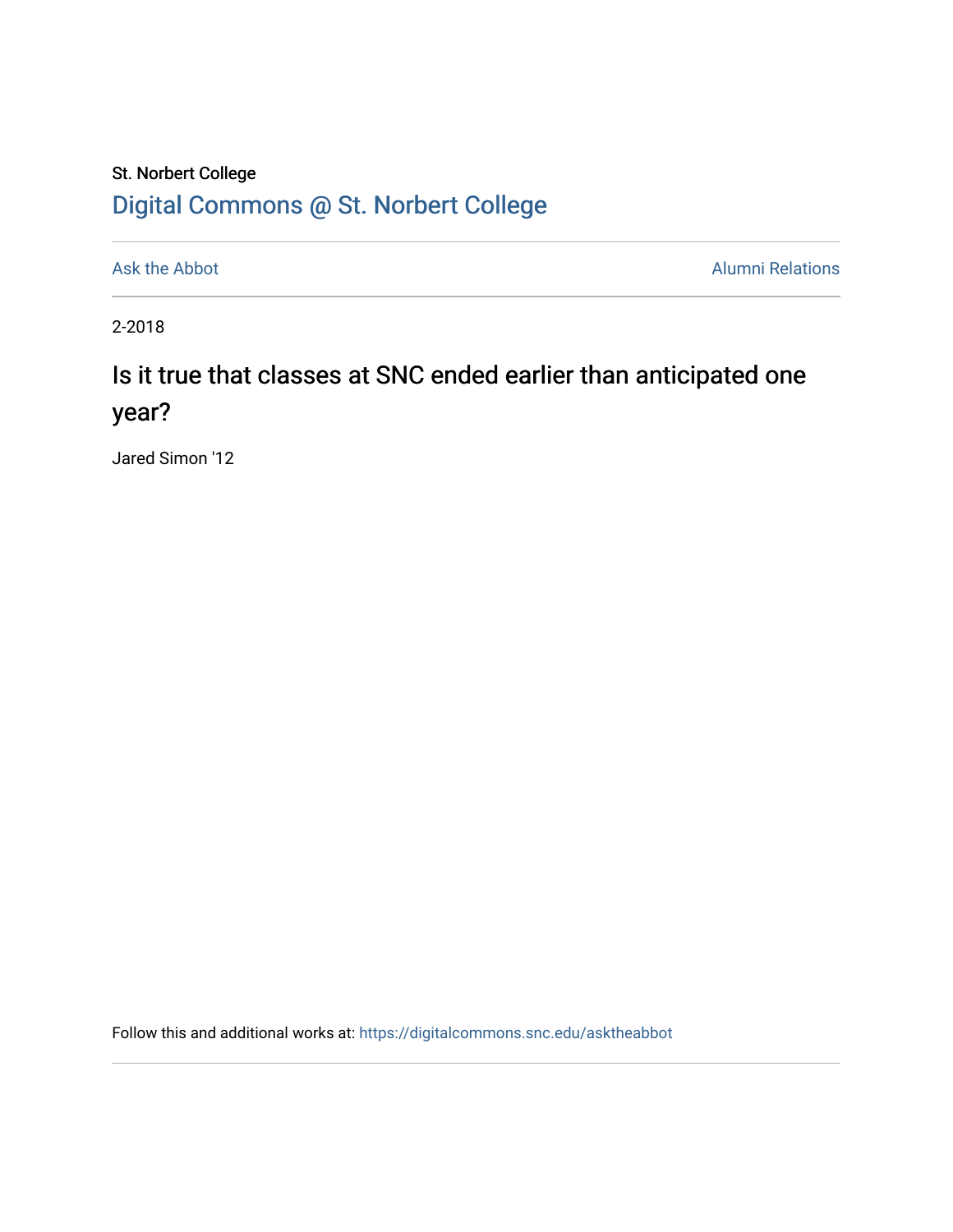

[Academics](https://www.snc.edu/academics) [Admission](https://www.snc.edu/admission) [Campus Life](https://www.snc.edu/campuslife) [Living Norbertine](https://www.snc.edu/livingnorbertine) [Athletics](https://www.snc.edu/athletics) [About](https://www.snc.edu/about)

Q

Giving

to SNC

[Alumni](https://www.snc.edu/alumni/)  $\geq$  [Ask the Abbot](https://www.snc.edu/alumni/abbot/)  $\geq$  February 2018 合

## [Alumni](https://www.snc.edu/alumni/index.html)

[Events & Reunions](https://www.snc.edu/alumni/event/index.html) [Behind the Arch](https://www.snc.edu/alumni/event/behindthearch/) [Benefits and Services](https://www.snc.edu/alumni/benefits.html) [Get Involved](https://www.snc.edu/alumni/getinvolved.html) [Give to SNC](http://giving.snc.edu/) [Alumni Awards](https://www.snc.edu/alumni/awards/index.html) [Knight Lights](https://www.snc.edu/alumni/knightlights/index.html) [Alumni-Owned](https://www.snc.edu/alumni/directory/index.html) [Businesses Network](https://www.snc.edu/alumni/directory/index.html) [Alumni Board](https://www.snc.edu/alumni/alumniboard.html) [Student Alumni](https://www.snc.edu/alumni/saa.html)

[Ambassadors](https://www.snc.edu/alumni/saa.html)

[Staff](https://www.snc.edu/alumni/contactus.html)

# February 2018 Question:

Dear Abbot Pennings,

Is it true that classes at SNC ended earlier than anticipated one year?

Jared Simon '12

#### Answer:

Dearest Jared,

You are quite right! Indeed, I recall it well – it is difficult to forget the bitter cold of that year.

In 1918, we were in the throes of winter, quite unlike the mild winter we've been having this year! The average temperature that January was a harsh 5.9 degrees Fahrenheit, and we had a number of days that the mercury didn't even reach zero. As a matter of fact, the National Weather Service even now has 1918 tied in fourth place for coldest January on record in the area!

Due to the dreadfully cold weather, the cost of coal became frightfully high, and we were burning a good deal of it to keep our large buildings warm. Food also was expensive, and we had 150 students to feed (as well as three cows, 70 chickens, three cats and a fine dog).

To keep costs regimented and to save on boarding expenses, we decided in January that we would close the college around the last week of May, about three to four weeks early. Our commitment to academic excellence was unaltered, however.



### Ask the Abbot

As the founder of St. Norbert College, and having a prime seat in the center of campus throughout the years, I, Abbot Bernard Pennings, hold the answers to many of your burning questions about the college.

[Submit Your Question](https://www.snc.edu/alumni/abbot/index.html)